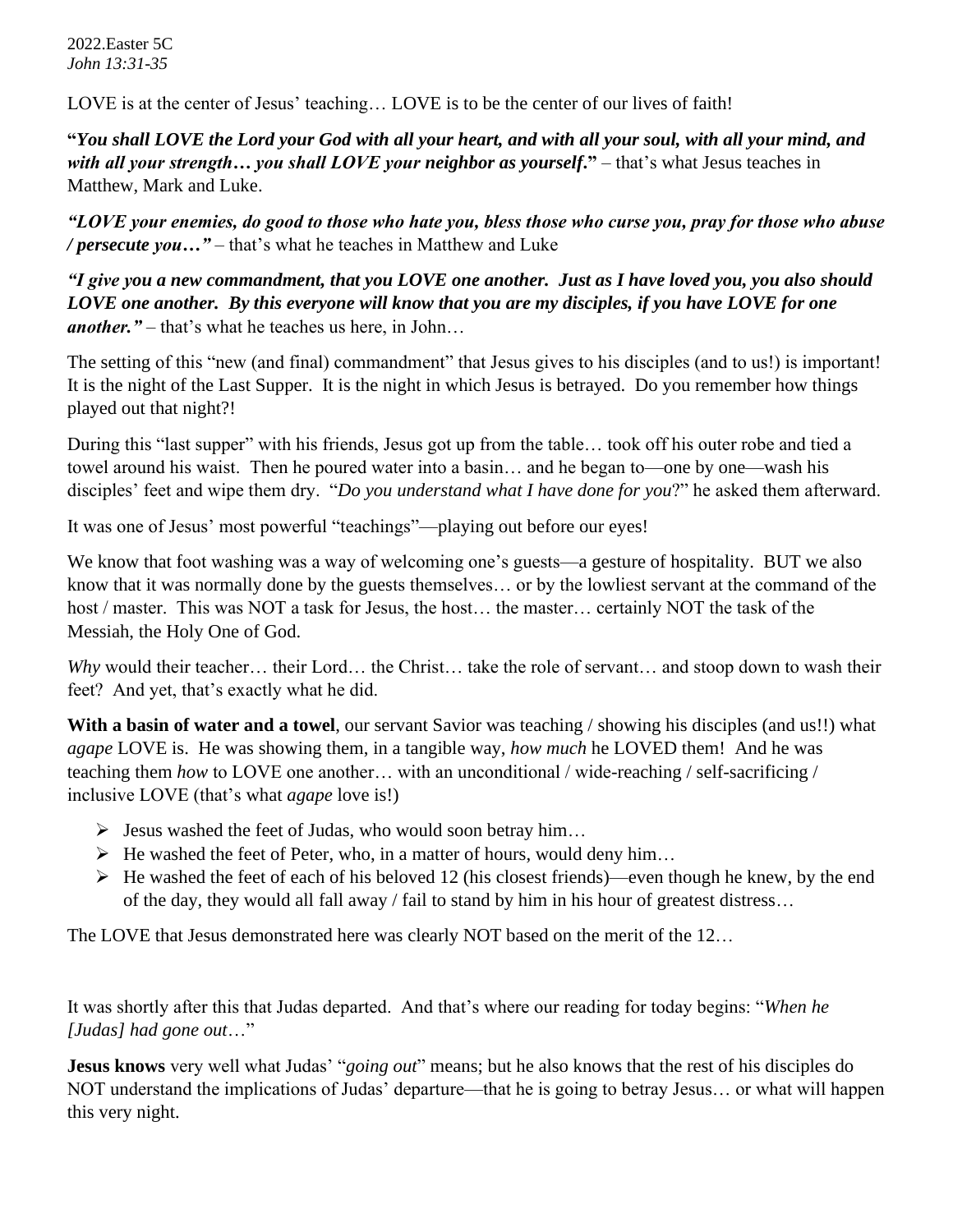**Jesus knows** that he will soon be leaving his disciples behind. He has only been with them a short time... the disciples have learned so little… understood so little… grasped so little of what their teacher / Lord has been doing in their midst. How will they cope without him?

**Jesus knows** that this will be his last chance to say what he wants (needs) to say to his beloved disciples. So, instead of addressing them as disciples, he addresses them with an intimacy that conveys the poignancy of this moment: "*Little children*," he says to these grown men, "*listen to me now. I am getting ready to go to a place where you cannot come, so it's important that we have this time together now*…"

\*\*I know at least some of us have experienced something like this—a final, intensive conversation with someone we love who knew that he/she was not going to be with us much longer. It is truly a sacred time—a time to remember for the rest of our life! And what is said, in that moment… is sacred, too—to be held tightly / honored.

*This* is the way we are meant to remember these important words of Jesus: "*I give you a new commandment*," he says so simply, "*that you LOVE one another*…"

"*Just as I have loved you, you also should LOVE one another*," Jesus continues. "*By this everyone will know that you are my disciples, if you have LOVE for one another*."

He describes it as a "new commandment." We know, of course, that the command to LOVE one another is not new. So why does Jesus call it a "new commandment"?!

**The "newness"** isn't so much a matter of never having heard words like this before. It is a matter of the mode of this LOVE… the depth and type of this LOVE.

*LOVE one another in the same way I have loved you…* What this commandment calls for… is for us to embody the same humble, servant, self-sacrificing, unconditional LOVE that Jesus showed his disciples – in his washing of their feet... the same humble, servant, self-sacrificing, unconditional LOVE that Jesus would show to the whole world – in his dying on the cross.

**The "newness"** is also found in *the purpose* of our living out this way of humble, self-giving LOVE—our witness to the world.

I think it is telling that, in this final conversation with his disciples before his arrest and crucifixion, Jesus does NOT talk about the importance of the Bible… or a carefully constructed creed / statement of faith—as important as these things might be for our life together in the church… to ground us / keep us centered int God.

What Jesus wanted us to know, apparently, was that although people would (throughout history) fight over who held *correct* beliefs… that churches would fight and split / divide over *proper interpretation* of scripture / *right doctrinal* understanding, this was NOT Jesus' primary concern.

Jesus' way was the way of little children… "*Little children*," he says, "*I give you a new commandment…*" One simple (but very difficult) commandment—"*LOVE one another… as I have LOVED you. By this everyone will know that you are my disciples, if you have LOVE for one another.*"

This commandment is NOT about the details of what you believe… or how well you can articulate it. It is about how you live. It is about how you LOVE. It is about how you show the LOVE of Christ in and through your daily lives—what you say… what you do… how you treat people… what you stand up for / against…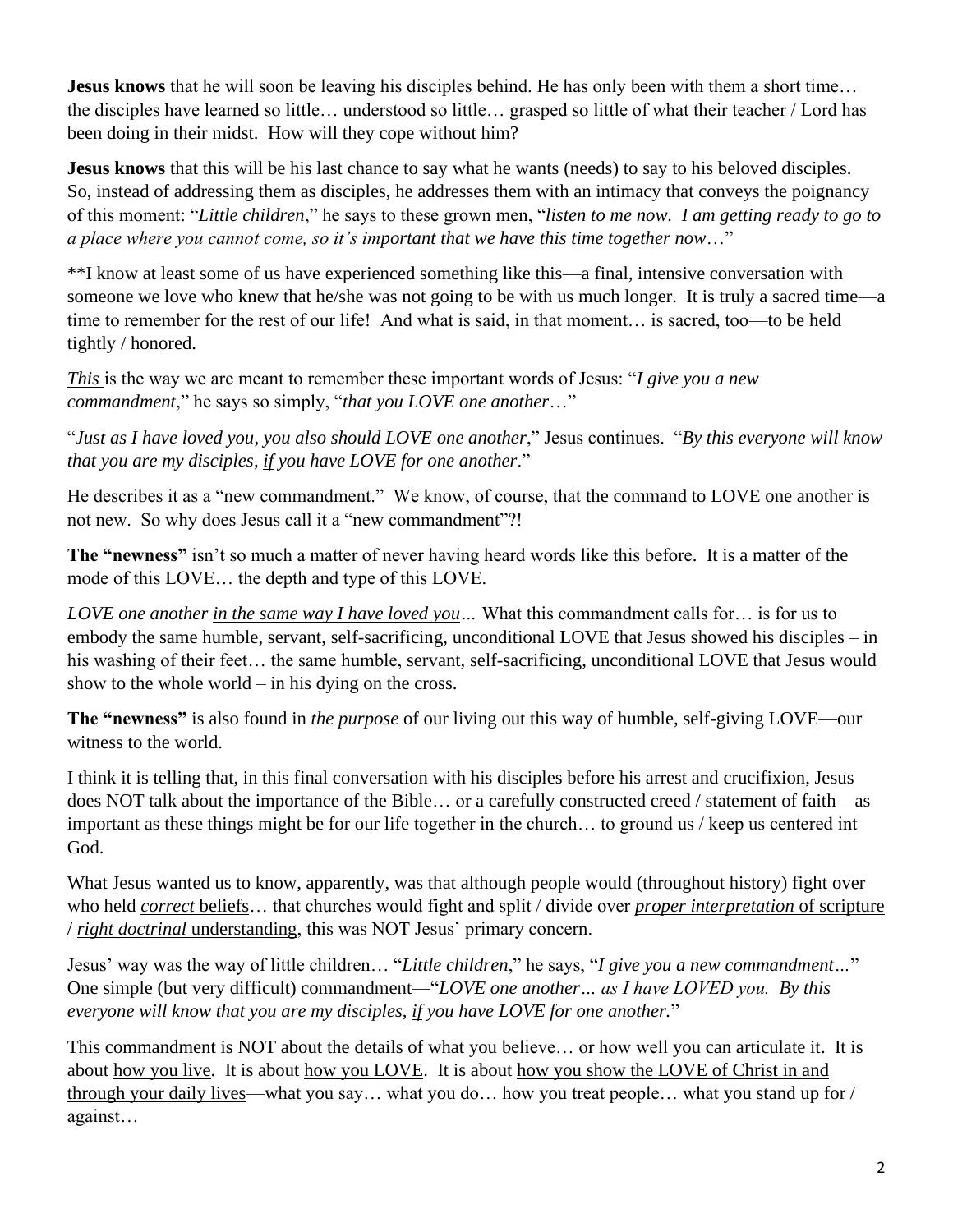Do we take seriously enough that this commandment to LOVE is at the center of our faith?! Because it is both the center of Jesus' teaching… and the center of the Christian life. It is what draws / holds us together… and what "shows others" that we belong to Jesus. **Our LOVE for one another** is to be our strongest witness to the world around us…

When I really think about this... it makes me cringe / cry – the way that we— "Christians"—have treated each other / our neighbors down through the years... to this day...

- $\triangleright$  We have turned the Gospel into a weapon that we can use against others... instead of a tool for healing and bringing us together…
- $\triangleright$  We have used it to draw lines... to separate ourselves from those we don't like / those who have hurt us / those who are *different* from us / those we don't understand—lines that *block* / *exclude* rather than *welcome* / *include*…
- $\triangleright$  We have used it to tear relationships apart... lives apart... hearts apart...
- ➢ We have defined the "*one another*" so tightly that it has come to mean only "*love those who reinforce my own way of thinking… what I think is right*…"

For Jesus, LOVE isn't just a feeling. It is action. It is a way of life. It is actively LOVING —putting this LOVE (*agape* LOVE)—into real-world / everyday encounters and situations…

The LOVE that Jesus commands here is all about the other person. It is NOT just being *nice*. It is NOT just loving those who love us back… or those who "deserve" to be LOVED…

This is *agape* LOVE—a LOVE that requires total commitment and trust! It is the kind of LOVE with which God loves us, a LOVE that should be the model of the LOVE we have for others.

The kind of LOVE might require us to open doors that we have closed against others… to respond to appeals that cry out for our help (even if we don't want to)… to forgive oversights or mistakes of others… to change our ways / perspectives. This LOVE opens our eyes to facts that we might otherwise overlook (or ignore).

Remember: When Jesus set this example, Judas was there… and so was Peter. Their upcoming betrayal / denial did NOT exclude them from his LOVE.

That's what *agape* LOVE is. It is unconditional… inclusive… forgiving… humble… sacrificial…

"*This is how all will know that [we] are [his] disciples, if [we] have love for one another*."

One simple commandment… BUT there is nothing *simple* or *easy* about honoring and keeping it – even with our closest friends and family members… much less our neighbors, especially those we don't like.

The truth of the matter is this: we do at least *try* "LOVE one another" as Jesus' commands… BUT we also fail to "LOVE one another," don't we?! We need to acknowledge both of these truths. Sometimes we succeed... sometimes we fail. The good news is that Jesus' LOVE—covers us... both when we succeed and when we fail. *That* is the promise of the cross that we cling to.

**Jesus went to the cross** to show us just *how much* God really does LOVE us… just *how far* God's forgiveness and grace reach.

**Jesus gave himself over to death** on the cross to show us that God *is* LOVE… and that we, as God's children, *are* LOVED—in spite of our sinfulness and brokenness… in spite of our shortcomings and failures.